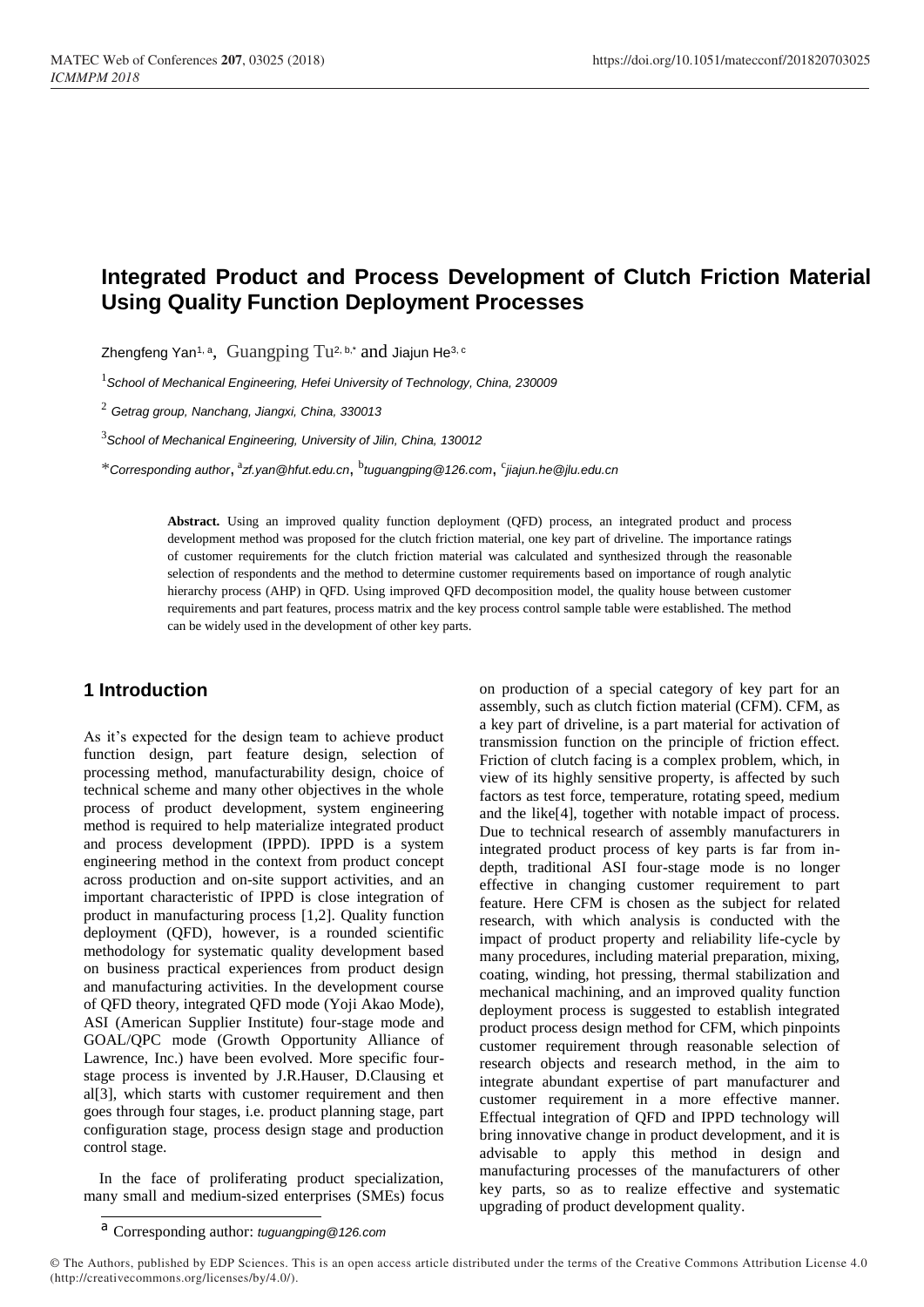### **2 Integrated Product and Process Development Methodology**

#### **2.1 Clutch friction material product and process analysis**

Automotive clutch is a part for disconnecting and transmitting power between the engine and the driveline, Fig. 1 is a schematic diagram of vehicle driveline.



Fig.1 Simple model of vehicle driveline

Clutch torque calculation is shown as equation 1.

$$
M_{(\varphi)} = 2 * F * \mu_{(\varphi)} * r \tag{1}
$$

F-clamping force;  $\mu_{\omega}$ -friction coefficient; -effective radius.

Kinetic formula is shown as equation 2.

$$
J * \varphi + R * \varphi + C * \varphi = M_{(\varphi)} = 2 * F * \mu_{(\varphi)} * r
$$
 (2)

J, R, C-the moments of inertia;  $\varphi$ -angular displacement. [5]

CFM is a key part in this type of driveline, and its main functions are to transmit kinetic force through friction to enable safe and reliable operation of the vehicle. CFM is a widely used key material.

Essential requirements for clutch facing: stable coefficient, perfect comfort, good wear performance, withstanding high temperature and minimal thermal deformation; high strength, withstand impact, high speed stability; no adhesion; long lifetime and cost effective, and so on. Moreover, friction material should be environmental friendly and harmless to human health.

Production process of friction facing is illustrated in Fig. 2. [6]



Fig. 2 Production process flow diagram of CFM

## **2.2 Integrated product and process development of CFM using improved quality function deployment process**

Base on the characteristics of key parts manufacturers, an improved quality function deployment process, with following particular steps:

Step 1: Select reasonable research respondents, identify customer requirement and importance rating;

Step 2: Carry out IPPD;

Step 3: Build the house of quality for customer requirement and part feature;

Step 4: Construct process matrix, establish process control parameters;

Step 5: Establish key process production control table.

### **3 Determining the importance rating of customer requirement**

In this article, Delphi Method is employed in designing questionnaire and identifying customer requirement. With this method, hierarchy of customer requirement is derived from affinity diagram, tree diagram and cluster analysis on the basis of original customer requirement on clutch friction material obtained. In classifying customer requirements, the study took eight basic quality factors, namely, property, feature, reliability, durability, serviceability, consistency, aesthetics and perceived quality, as the criteria for the completeness of customer requirement data by which the design team will be guided in the product development process (PDP)[7], and 14 customer requirements are identified as the key in the design and development of clutch friction material. Moreover, hierarchical chart of customer requirements is derived from cluster analysis and affinity diagram based upon actual situation of CFM, as shown in Fig. 3.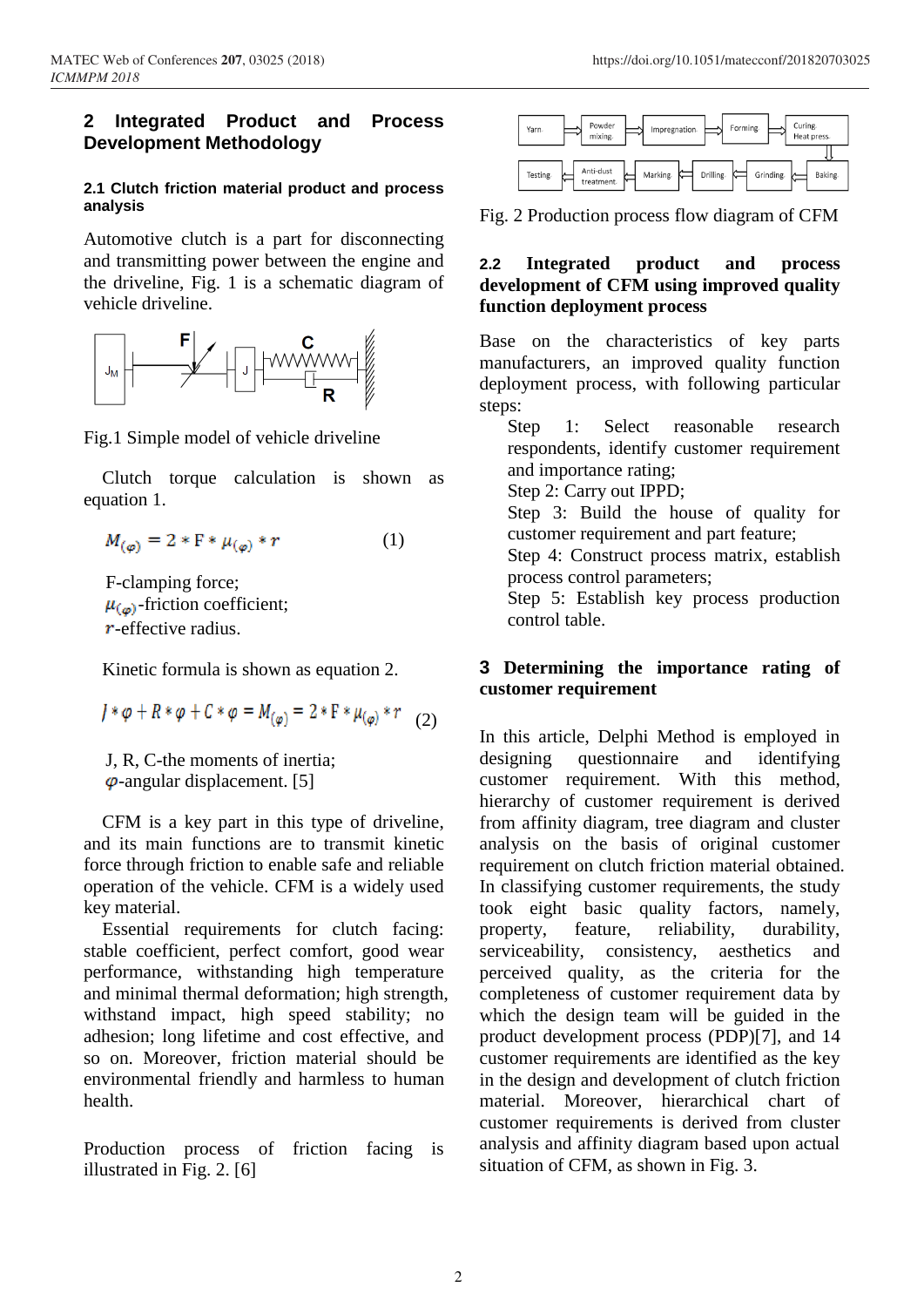

Fig.3 the hierarchy of customer requirements

Base on expert assessment method, five types of "experts" ("car manufacturer's driveline professionals", "professionals in vehicle clutch sector", "CFM product designers & testers", "CFM process designer", "vehicle clutch servicemen") are selected to participate in the judgment of importance rating of customer requirement, and one AHP matrix is constructed in terms of judgment result for each group, five AHP judgment results are obtained, with five AHP pairwise comparison matrices derived.

To determine the importance rating of customer requirements, many scholars have adopted different processing methods[8,9]. Base on determination of importance rating of customer requirements with rough analytic hierarchy process of QFD[10], importance rating of customer requirements in each hierarchy is calculated, and importance rating of CFM customer requirement is derived, as shown in Fig. 4.



Fig.4 the importance ranking of customer requirements for clutch friction material

#### **4 Integrated Product and Process Development of Clutch Friction Material**

As nearly each use/each loading condition or each customer requires different CFM, and due to the property and life-cycle of CFM necessitate selection of different product material and process, we need to weigh and conduct integrated material and process design based on material performance. For development of new CFM product, we should start with describing from the aspects of friction coefficient, wear, judder, burst speed, rupture, interchangeability and cost, then carry out integrated product and process design according to the requirements, determine material and

processing technology, and obtain better performance advantage by screening method[11], as shown in Fig. 5.



Fig. 5 Relational graph of performance of CFM versus composition material and key Process

#### **5 Build House of Quality for Customer Requirements & Part Features**

<sup>a</sup> Corresponding author: *tuguangping@126.com*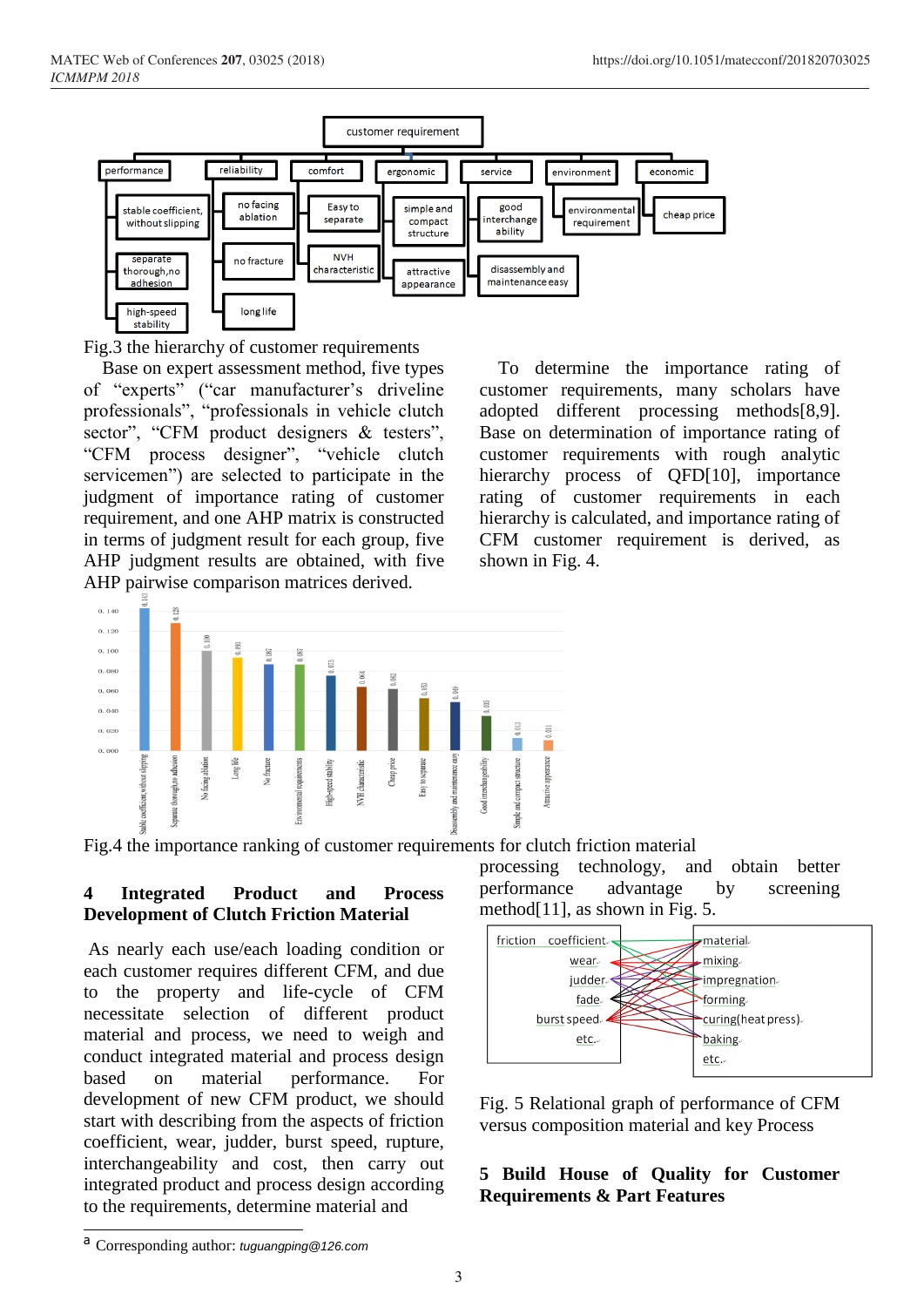With the house of quality, customer requirements are converted to part features, and the same type of products in the market is assessed from the perspective of the customer, from which target value of CFM characteristics is determined.

A matrix of relation between customer requirements and part features is constructed, where  $\odot$ ,  $\odot$  and  $\Delta$  represent the intensity of correlation between customer requirements and each part feature, respectively, standing for Strong, Intermediate and Weak relations.

Two leading transnational enterprises are selected for the assessment of competitiveness by means of expert scoring, digits  $1~$   $\sim$  5 are used to represent the degree of customer satisfaction to a given customer requirement, the higher the score, the better the customer satisfaction.With autocorrelation matrix and matrix of relation of customer requirements versus part features determined, assessment of competitiveness is conducted, and the house of quality is derived by adding the contents in various parts in corresponding areas of the diagram, as shown in Fig. 6.



Fig. 6 Quality house of customer requirements versus part features

|                                 | process                                  | yarn                   |                         | powder mixing           | impregnati<br>on        | forming              |                            |                         | curing(heat press) |                     |                                     | baking                  |                  |             | grinding                 |              | drilling |           | marking                |                   | anti-dust<br>treatment | testing                  |
|---------------------------------|------------------------------------------|------------------------|-------------------------|-------------------------|-------------------------|----------------------|----------------------------|-------------------------|--------------------|---------------------|-------------------------------------|-------------------------|------------------|-------------|--------------------------|--------------|----------|-----------|------------------------|-------------------|------------------------|--------------------------|
| key part<br>feature             | key process<br>parameter                 | material<br>compositon | mixing<br>time          | powder<br>compositon    | movement<br>speed       | weight               | Forming<br>petal<br>number | temperature pressure    |                    | holding<br>time     | raised<br>speed                     | temperature temperature | holding<br>time  | speed depth |                          | feed<br>rate | speed    | rate      | feed marking<br>liquid | cleaning<br>fluid | cleaning<br>time       | testing<br>specification |
| material                        |                                          | $\bullet$              | $\ddot{\mathbf{0}}$     | 0                       | $\bf 0$                 |                      |                            | 0                       | 0                  | $\bf{0}$            | 0                                   | $\ddot{\mathbf{0}}$     | $\boldsymbol{0}$ |             |                          |              |          |           |                        | $\circ$           | $\circ$                | $\bf{0}$                 |
| External<br>diameter            | design<br>requirment                     |                        |                         |                         |                         | $\circ$              |                            | $\circ$                 | O                  | $\circ$             |                                     |                         | $\circ$          |             |                          |              |          |           |                        |                   |                        |                          |
| Internal<br>diameter            |                                          |                        |                         |                         |                         | $\circ$              |                            | $\circ$                 | $\circ$            | $\circ$             |                                     |                         |                  |             |                          |              |          |           |                        |                   |                        |                          |
| thickness<br><i>parallelism</i> |                                          |                        |                         |                         |                         | $\circ$              |                            | $\circ$                 | $\circ$            | $\circ$             | $\circ$                             | $\bf 0$                 | $\bf 0$          | $\circ$     | $\bf{0}$                 | $\circ$      |          |           |                        |                   |                        | $\circ$                  |
| Hole<br>diameter                |                                          |                        |                         |                         |                         |                      |                            |                         |                    |                     |                                     |                         |                  |             |                          |              | $\circ$  |           |                        |                   |                        |                          |
| Sink hole                       | $\geq$ lmm                               |                        |                         |                         |                         |                      |                            |                         |                    |                     |                                     | $\bf 0$                 |                  |             |                          |              | 0        | $\bullet$ |                        |                   |                        |                          |
| Friction<br>coefficient         | $L: \geq 0.27$ : $H: \geq 0.27$<br> 0.20 | o                      | $\bf{0}$                | 0                       | 0                       |                      |                            |                         |                    |                     |                                     |                         |                  |             |                          |              |          |           |                        |                   |                        |                          |
| density                         | $\leq 2$ g/cm3                           | 0                      | $\bullet$               | 0                       | $\overline{\mathbf{0}}$ |                      |                            | $\circ$                 | $\circ$            | $\circ$             |                                     |                         |                  |             |                          |              |          |           |                        |                   |                        |                          |
| Release                         | $\leq$ 12Nm                              | $\overline{0}$         | $\overline{\mathbf{0}}$ | $\overline{\mathbf{0}}$ | $\overline{\mathbf{0}}$ |                      |                            | $\overline{\mathbf{0}}$ | 0                  | $\bullet$           | 0                                   | $\overline{\mathbf{0}}$ | $\bf{0}$         |             |                          |              |          |           |                        | 0                 | $\circ$                | $\overline{\mathbf{0}}$  |
| wear                            | Li≤<br>15mm3/MJ:<br>H <sub>i</sub>       | $\bf{0}$               | $\bullet$               | 0                       | $\bf{0}$                |                      | $\circ$                    | $\bf{0}$                | 0                  | $\bullet$           | $\bf 0$                             | $\ddot{\mathbf{0}}$     | 0                |             |                          |              |          |           |                        |                   |                        | $\bf{0}$                 |
| judder                          | ≤0.1Nms                                  | $\Omega$               | $\boldsymbol{0}$        | $\bf{0}$                | $\bf{0}$                |                      |                            | $\boldsymbol{0}$        | $\bf{0}$           | $\boldsymbol{0}$    | $\boldsymbol{0}$                    | $\boldsymbol{0}$        | $\boldsymbol{0}$ |             |                          |              |          |           |                        |                   |                        | $\bf{0}$                 |
| fade                            | $u=0.2$ , $T \ge 350$<br>r.              | $\bf 0$                | $\bf 0$                 | 0                       | $\bf 0$                 |                      | $\circ$                    | 0                       | 0                  | $\bf{0}$            | 0                                   | $\bf 0$                 | 0                |             |                          |              |          |           |                        |                   |                        | 0                        |
| <b>Burst speed</b>              | $\geq 10000$ rpm                         | $\bf{0}$               | $\bullet$               | $\bf{0}$                | $\bf{0}$                |                      | $\boldsymbol{0}$           | $\overline{0}$          | $\bf{0}$           | $\ddot{\mathbf{0}}$ | $\bf{0}$                            | $\overline{\mathbf{0}}$ | $\bf{0}$         |             |                          |              |          |           |                        |                   |                        | $\overline{0}$           |
|                                 | <b>Process</b><br>specification          | design<br>requirment   | $20 -$<br>30min         | design<br>requirement   | $1-3m/min$              | difference 1-<br>396 |                            | 160                     | 15-18Mpa           | $4-5$ min           | $1-2$ <sup><math>C/min</math></sup> | 150-160 C               | $\geq 6$ Hour    | 26m/s       | ٤ś<br>0.05 <sub>mm</sub> | 6m/mi<br>n   |          |           | ink                    | sodium<br>nitrite |                        | testing<br>requirement   |

Fig. 7 Process matrix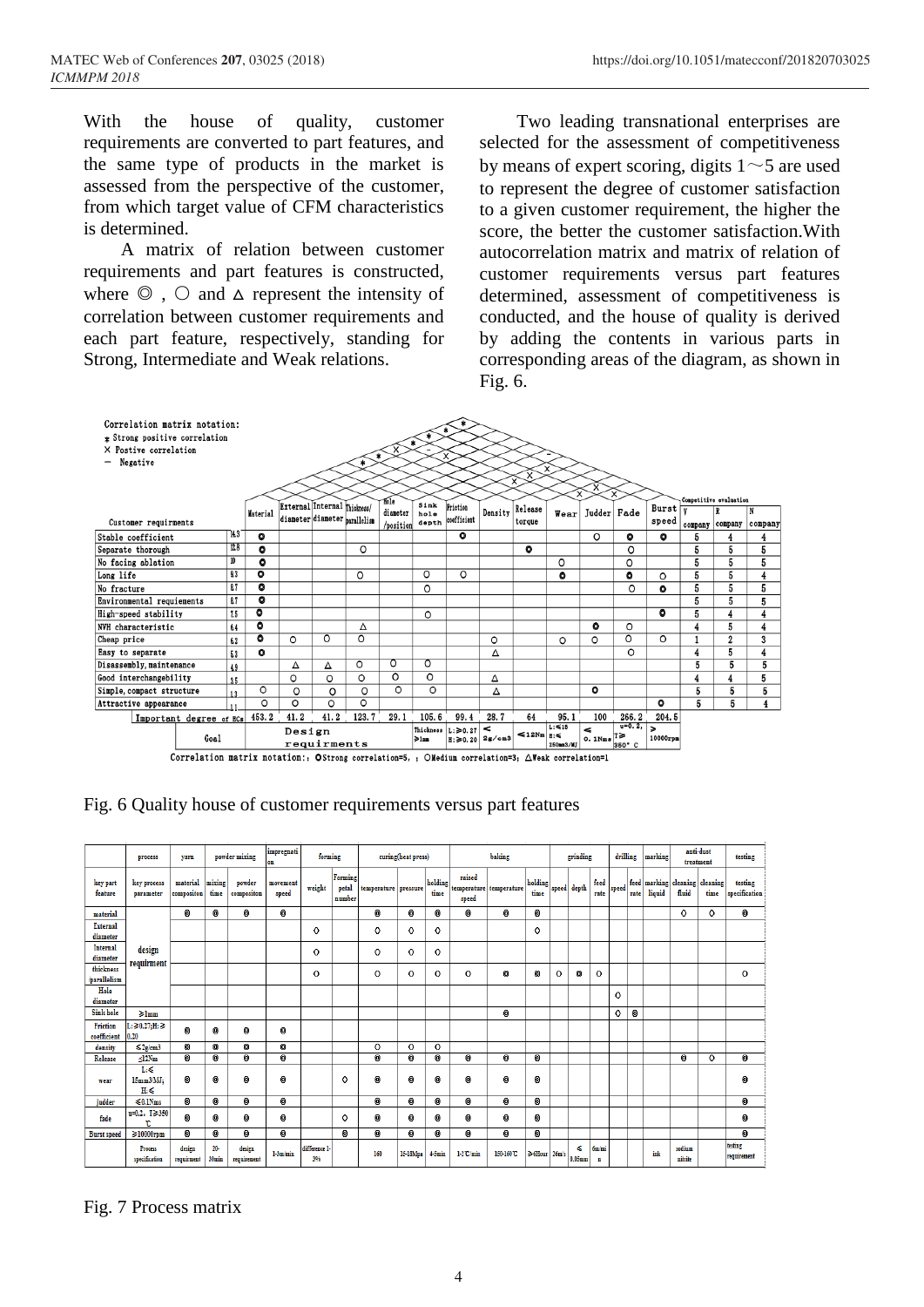## **7 Establishing Key Process Production Control Table**

The output of the house of process design quality is manufacturing process characteristic requirements; in order to meet these requirements, corresponding production requirements should be established and production method be designed to establish the house of QFD production control quality. The input of the house of production control quality

is manufacturing process characteristic, while the output is production requirements and control method.

 Because each enterprise is unique in terms of equipment condition, production size, technical strength etc, certain difference exists between the structures of the house of production control .Table 1 shows control method determined by a given enterprise in terms of its own production situation.

| Process       | <b>Process</b><br>parameter | Production<br>requirements | Control<br>method                 | Inspection approaches                   | Evaluation                 |  |  |
|---------------|-----------------------------|----------------------------|-----------------------------------|-----------------------------------------|----------------------------|--|--|
| Powder        | Mixing time                 | $20-30$ min                | <b>PLC</b>                        | Time recorder                           | Control chart              |  |  |
| mixing        | powder<br>composition       | Design<br>requirement      | Automat<br>$i_{\rm c}$<br>machine | composition analyzer                    | Sampling<br>check          |  |  |
| Impregnation  | Movement<br>speed           | $1-3m/min$                 | <b>PLC</b>                        | Speed sensor                            | Calibration                |  |  |
| Forming       | weight                      | Difference 1-3%            | NC<br>machine                     | Electronic scale                        | Static process<br>analysis |  |  |
|               | Forming<br>petal<br>number  | $3 - 5$                    | Winded<br>mould                   | Naked eye                               | Sampling<br>check          |  |  |
| Curing (heat  | Temperature                 | $160^{\circ}$ C            | <b>PLC</b>                        | Temperature controller                  | Calibration                |  |  |
| press)        | Pressure                    | 15-18Mpa                   | <b>PLC</b>                        | Pressure sensor                         | Calibration                |  |  |
|               | Holding time                | $4-5min$                   | <b>PLC</b>                        | Time recorder                           | Control chart              |  |  |
| <b>Baking</b> | Temperature<br>raised speed | $1-2^{\circ}$ C/min        | <b>PLC</b>                        | Temperature<br>controller/time recorder | Calibration                |  |  |
|               | Temperature                 | 150-160℃                   | <b>PLC</b>                        | Temperature controller                  | Calibration                |  |  |
|               | Holding time                | $\geq 6$ Hour              | <b>PLC</b>                        | Time recorder                           | Control chart              |  |  |

Table 1 Sample CFM key process production control table (partial)

## **8 Conclusion**

From what has discussed above all, we can draw the conclusions:

 ( 1 ) The study, by incorporating IPPD technology, calls in CFM IPPD method using improved QFD process, to determine customer requirements from reasonable selection of research objects and the methodology, furthermore, rough analytic hierarchy process is determined from QFD importance rating of customer requirement, so as to calculate compound basic importance rating of customer requirement for clutch friction material.

 ( 2 ) Starting from customer requirement, and using improved QFD decomposition model, customer requirement is developed in part feature stage, process design stage and production control stage in sequence. From construction of the house of quality for customer requirements and part features, CFM part features are determined. Moreover, corresponding process control parameters are established based on process matrix, and finally, sample key process production control table of clutch friction material is established.

## **References**

- 1. Dwivedi S.,Green J. The systems engineering approach to an IPPD implementation [J], International Journal of Computer Applications in Technology,2001,15.
- 2. John M.Usher,Utpal Roy,Hamid R.Parsaei.Integrated product and process development[M].John Wiley & Sons,Inc.
- 3. John R Hauser,Don Clausing.The house of quality [J],Harvard Business Review,1988.5-6
- 4. Shian.Xu,Fachao.Jiang.Automotive clutch [M]. Qinghua university press,2005.

<sup>a</sup> Corresponding author: *tuguangping@126.com*